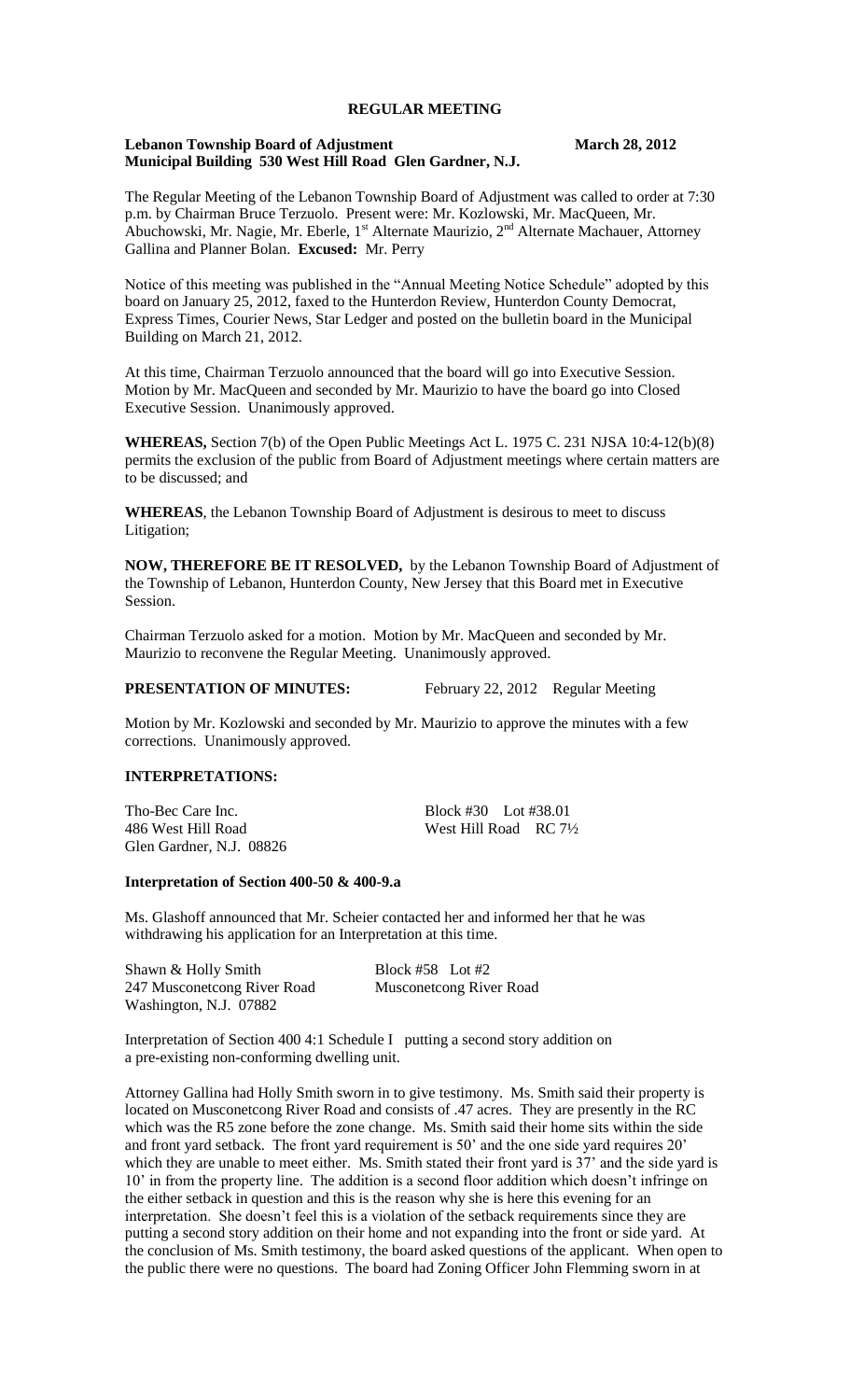## **Lebanon Township Board of Adjustment March 28, 2012 Page 2**

this time. Mr. Flemming explained to the board his reason for denying the application. Planner Bolan said he agrees with Mr. Flemming findings for his denial. The board had a few questions for the Zoning Officer. When open to the public for questions, there were none. At this time the board deliberated. The board found that the proposed addition does not satisfy the exemption criteria in Ordinance 400-51 & 400-52 and variance relief is required in order to construct the addition. At the conclusion of the board's discussion, motion by Mr. Abuchowski and seconded by Mr. Nagie based on the Board's interpretation of the Ordinance, variance relief is required in order to construct the addition as proposed.

| <b>ROLL CALL</b> | <b>Yes:</b> Mr. Kozlowski Mr. Abuchowski |              | <b>Absent:</b> Mr. Perry     |
|------------------|------------------------------------------|--------------|------------------------------|
|                  | Mr. Macqueen Mr. Eberle                  |              | <b>Abstain:</b> Mr. Machauer |
|                  | Mr. Terzuolo                             | Mr. Maurizio |                              |

#### **Attorney Gallina will prepare the Resolution to be on the next agenda of April 25, 2012.**

**NEW BUSINESS:**

David English Block #6 Lot #1 Davara Industrial Center Route 31 B2 2026 Route 31 Glen Gardner, N.J. 08826

**PUBLIC HEARING** Section 400-13.b(2) Height Variance Section 400-13.e (11) Changeable Information Sign

Attorney Bill Gianos made a presentation to the board. Attorney Gallina announced that all the notices are in order and the board can proceed with the hearing. The following items were marked into evidence: **A1-**Taxes Paid, **A2-**Certified List of Property Owners & Utilities, **A3**- Notice to Property Owners, **A4**-Affadavit of Proof of Service, **A5-**POD Slips, **A6-**Notice in Newspaper, **A7-**Letter from H.C. Planning Board dated July 12, 2011, **A8**-Letter from H.C. Soil Conservation District dated June 20, 2011, **A9-**Corres. from H.C. Board of Health dated June 28, 2011.

Attorney Gallina had Engineer/Planner Grant Lewis sworn in to give testimony. The following two items were marked into evidence: **A10**-Planning Report from James Chmielak, Engineer & Planner dated September 2011, **A11-**Sign Detail from the Planning Report Appendix G dated September 2011. Mr. Lewis made a presentation to the board stating that the applicant would like to enlarge the existing sign and add a variable information sign to the existing sign. The property in question is Davara Industrial Center and is a multi-tenant commercial facility located on Route 31N. The current sign is a double faced sign which lists all the existing tenants on the site. Mr. Lewis noted that the Planning Board granted approval back in 1998 to the applicant to have the present sign which was part of a Site Plan. Mr. Lewis testified the existing sign is 17' in height with a square foot area of 70'.

Mr. Lewis went on to say the applicant wishes to increase the height of the sign to 19.5', installing a changeable information sign on top of the existing sign with the new sign having a total area of 98.5 square feet. The width of the changeable information portion will increase from 6' to 9.3'. For this reason, a bulk variance is required. Mr. Lewis stated the existing sign is below the grade of Route 31 and is presently not very visible. Mr. Lewis informed the board that the tenants desire to have a more visible sign in order for their businesses to have more exposure to the public which includes deliveries coming to the site. Mr. Lewis addressed the positive criteria for the sign stating there is undue hardship because of the existing topography. The property slopes downward and the sign is below grade. Five of the tenant's signs are obscured due to the topography and guardrail. Mr. Lewis said the benefits from the new sign would substantially outweigh any detriments. Mr. Lewis stated the existing sign is illuminated and the sign addition will also be illuminated. The changeable information sign will not be a "scrolling" type of sign.

Mr. Lewis referred to the aerial photograph **A10** and stated there are no residential dwellings near the site. At the conclusion of Mr. Lewis testimony, the board had questions of the witness. When Chairman Terzuolo opened the hearing to the public there were no questions. Mr. English was sworn in to give testimony. Mr. English stated the current sign is internally lighted and is programmed to turn on at dusk and turn off at dawn. The proposed changeable information sign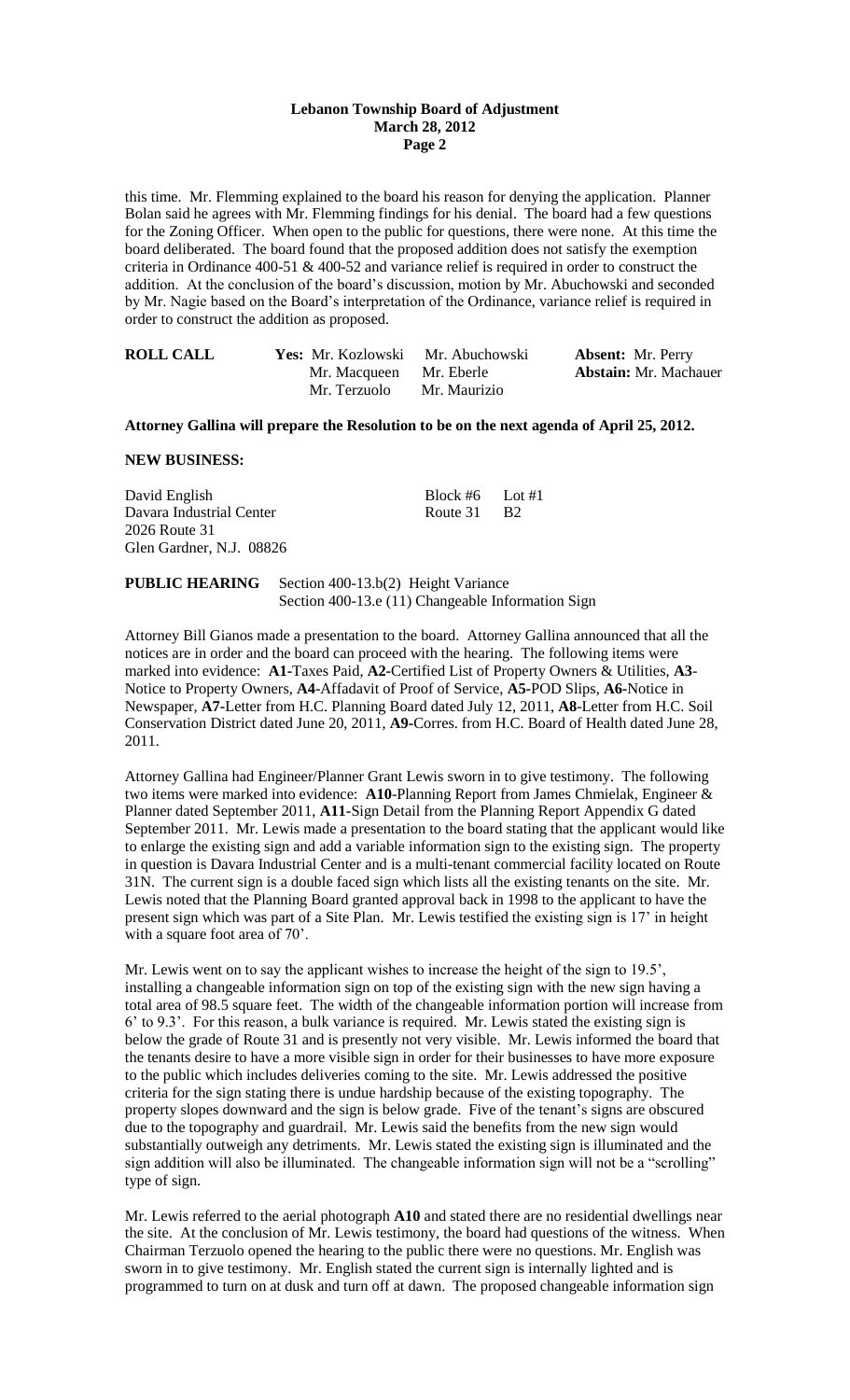## **Lebanon Township Board of Adjustment March 28, 2012 Page 3**

addition will be lit twenty-four hours a day. Planner Bolan questioned Mr. English on the operation of the changeable information sign noting in Mr. Lewis's report that the display advertisements for the tenant businesses will not change more than once a day. Attorney Gianos interjected stating that the applicant is amending this portion of the application to state that the tenant information on the changeable information sign would change every 5 to 10 minutes. The board expressed concern that the changeable information sign not have a strobe effect. Mr. English stated that it would not. During questions of Mr. English by the board, Mr. English agreed that as a condition of approval, it would be agreeable that information on the sign would be displayed for a least one minute at a time before it was changed. The board agreed that the applicant may have the information displayed for a longer time before changing if he wishes. The board also clarified that the tenant information on the changeable information sign would scroll, but that the sign itself would remain stationary and would not move. At the conclusion of Mr. English's testimony and questions by the board, Chairman Terzuolo opened the hearing to the public for questions. Mr. Victor Hoffman of Buffalo Hollow Road asked if all the signs on the property will be removed. The board discussed the signs with Mr. English. Chairman Terzuolo opened the hearing to the public for statements/testimony. There were none.

Attorney Gianos gave his summation at this time. Chairman Terzuolo announced that the evidence taking portion of the hearing is now closed. The board deliberated at this time, during their deliberation, the board noted that expanding the sign will provide better visibility and will also create a safer condition for motor vehicles traveling along Route 31 to see the sign. The board also noted that there are other commercial sites surrounding the applicant's property with no residences in the area. The board also agreed that expanding the sign and adding the changeable information component will have a minimal effect on the surrounding neighborhood. At the conclusion of the board's deliberation, motion by Mr. Abuchowski and seconded by Mr. Nagie to grant the bulk variance relief to permit the expansion of the existing sign on the site which includes the addition of a changeable information sign with the following conditions:

- a. The applicant shall obtain all approvals from outside agencies having jurisdiction.
- b. The dimensions of the new sign will not exceed a height of 19.5' with a total area 98.5 square feet.
- c. The information on the changeable information sign will be displayed for a least one minute before it changes, so to avoid a strobe effect.
- d. The applicant will supply a copy of the Lebanon Township Planning Board Resolution permitting other signs and banners on the site.
- e. The applicant will pay all necessary fees and escrows chargeable in connection with the application.
- f. All necessary permits shall be obtained within 18 months of the date of this Resolution.
- g. The applicant is advised that pursuant to Ordinance Section 45-20, if the extension of this time period is needed; the request must be made in writing prior to the expiration of the 18 month period.

| <b>ROLL CALL</b> | <b>Yes:</b> Mr. Kozlowski Mr. Abuchowski             |              | <b>Abstain:</b> Mr. Machauer |
|------------------|------------------------------------------------------|--------------|------------------------------|
|                  | Mr. MacQueen Mr. Eberle<br>Mr. Terzuolo<br>Mr. Nagie | Mr. Maurizio | <b>Absent:</b> Mr. Perry     |
|                  |                                                      |              |                              |

## **Attorney Gallina will prepare the Resolution to be on the next agenda of April 25, 2012.**

The board took a recess at this time 9:25 p.m. When the board reconvened at 9:31 p.m. The bills were the next items on the agenda.

## **PRESENTATION OF BILLS:**

| a. John Gallina, Esq. | $$406.25 - Escrow$ (New Cingular Wireless) |
|-----------------------|--------------------------------------------|
| b. Court Stenographer | $$200.00 - ZBA Meeting \frac{3}{28}{2012}$ |
|                       | Total: \$606.25                            |

Ms. Glashoff informed the board that she had one additional bill to add from Attorney Gallina for **\$125.00** for litigation. This brings the grand total to **\$731.25.** Motion by Mr. Abuchowski and seconded by Mr. Nagie to approve the bills as amended. Unanimously approved.